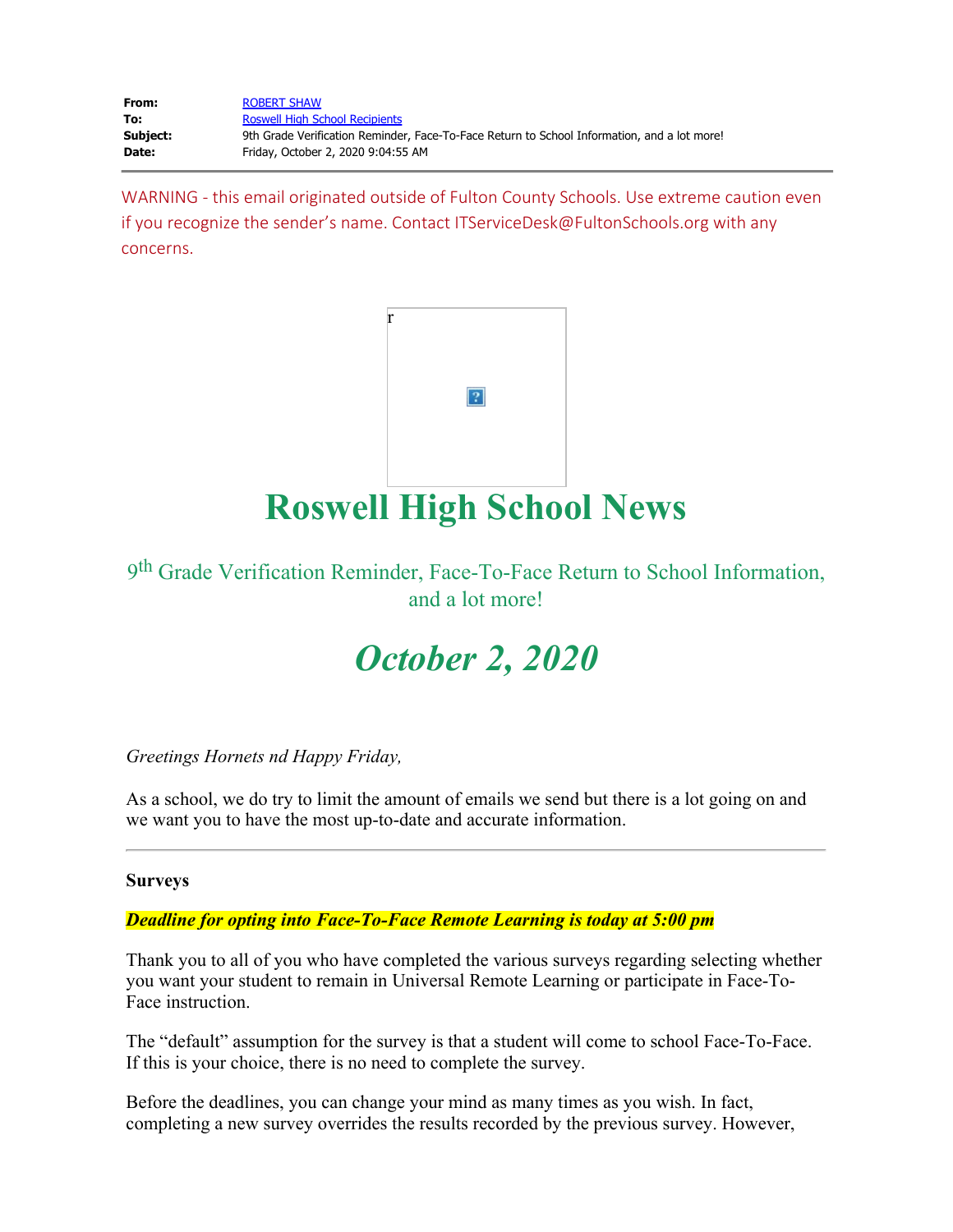once the deadline passes, we will allow for only one change to try and manage and have an account for students who are in the building.

If a student has elected for Face-To-Face instruction and does not come to school, we have no choice but to mark that student "absent," even if the student participates in school via Microsoft TEAMS while he or she is absent. Please understand that we must have an accurate account of students who are in the building in case there is a need for contact tracing. Please also remember that student attendance is a legal educational record and it is important that it is accurate.

Please note that there are no exam exemptions for the first semester of the 2020-2021 school year.

Please see below for a link to a survey where you can enter your choice for your student. [https://fultonschools.az1.qualtrics.com/jfe/form/SV\\_9tN1i9yUujA57rn](https://nam03.safelinks.protection.outlook.com/?url=https%3A%2F%2Ffultonschools.az1.qualtrics.com%2Fjfe%2Fform%2FSV_9tN1i9yUujA57rn&data=02%7C01%7Cmurphys%40fultonschools.org%7Ce3ab4fcd238e48fc864708d866d3c014%7C0cdcb19881694b70ba9fda7e3ba700c2%7C1%7C0%7C637372406935778344&sdata=a%2BxWy%2Boc2uT5BU5v%2FHYJNqbFbivztu01tTUnazmr8sk%3D&reserved=0)

Check list to complete the survey:

- · Please have your student's ID number (this is the same as their lunch number)
- · You will have a choice for in-person or remote learning for each phase
- · If you have multiple students, you will need to enter your choice for each child separately.

Students who elect to remain in URL for the semester will still be able to participate in RHS clubs and sports.

Once the survey has been completed, please review the Parent Portal section of Infinite Campus. You can do this by looking under the "More" tab and, under "Learning Group Assignment," it should reflect the choice you indicated in the survey. This is not an instant change and could take as long as 24 business hours for your choice to be accurately reflected in the Parent Portal.

### **Face-To-Face**

Within the guidelines put forth by the District, the *Back To School Committee* and the leadership at Roswell High School are at work planning what Face-To-Face instruction will look like starting October 14, 2020.

We hope to share our plan with our community on October 10, 2020. We will also schedule an online meeting to present the plan and answer questions.

While a lot of details are still in the works, here is what we know at this point:

1. We will be returning to our regular bell schedule starting October 14, 2020. While there will be some small adjustments to add time between classes (this is to account for staggered class dismissals and giving teachers additional time between classes), long breaks and the "Office Hours" period will end.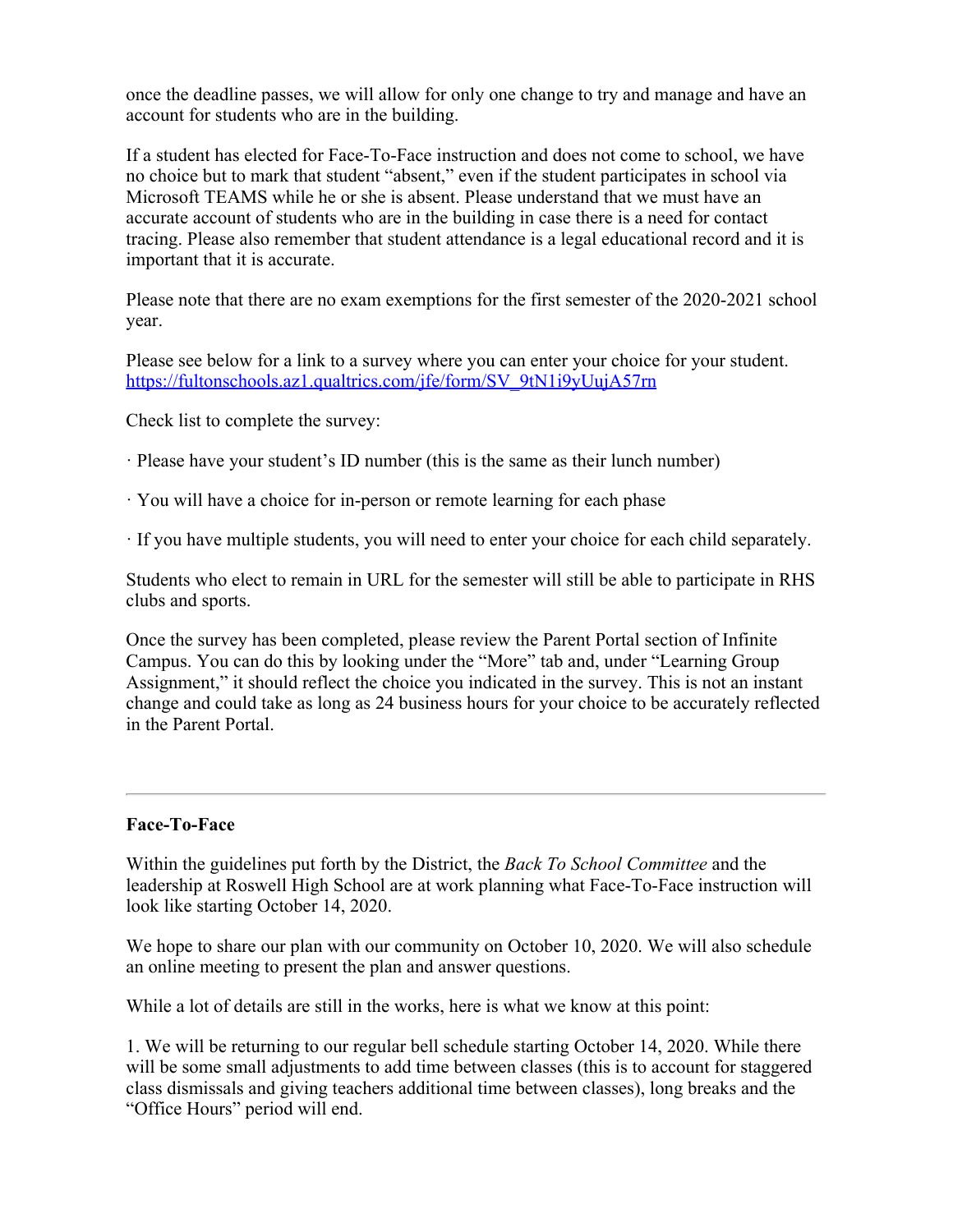2. While we will endeavor to honor social distancing as much as possible, it is important for all of our stakeholders to note that "six feet" of separation will not be possible throughout the school day.

3. All staff and students will be required to wear masks all day unless they are eating.

4. We will continue to distance cafeteria seating as much as possible. We will also open additional tables on the gym track, if needed, to additionally separate students. Dining outside, weather permitting, will remain a possibility for students in all grades.

5. Based on our current numbers and survey results, we anticipate between 1,500-1,700 of our 2,247 students returning for Face-To-Face instruction.

6. Random temperature checks for staff and students will continue.

| timeline |  |           |  |
|----------|--|-----------|--|
|          |  | $\vert$ ? |  |
|          |  |           |  |
|          |  |           |  |

Much more information to follow.

## **SAT/PSAT**

Kahn Academy is a well-respected and free source for SAT and PSAT Prep work. Please click [HERE](https://nam03.safelinks.protection.outlook.com/?url=https%3A%2F%2Fwww.khanacademy.org%2Ftest-prep%2Fsat&data=02%7C01%7Cmurphys%40fultonschools.org%7Ce3ab4fcd238e48fc864708d866d3c014%7C0cdcb19881694b70ba9fda7e3ba700c2%7C1%7C0%7C637372406935788335&sdata=vmzwP6vWyzT772QytEUc9eNu2n9PN7jxPENQaK0qgU4%3D&reserved=0) for more information.

You're invited to Applerouth's PSAT Prep Rally! Students can join online strategy sessions to prep and then take a full-length proctored practice PSAT/NMSQT - for free. After the practice test, students will receive a detailed score report that highlights both their strengths and areas for growth. Learn more and register at [www.applerouth.com](https://nam03.safelinks.protection.outlook.com/?url=http%3A%2F%2Fwww.applerouth.com%2F&data=02%7C01%7Cmurphys%40fultonschools.org%7Ce3ab4fcd238e48fc864708d866d3c014%7C0cdcb19881694b70ba9fda7e3ba700c2%7C1%7C0%7C637372406935788335&sdata=lMu7QuyOW3WlAW%2BRfAeN%2FaKxhrvZyB4Fywnh4zqdTgE%3D&reserved=0).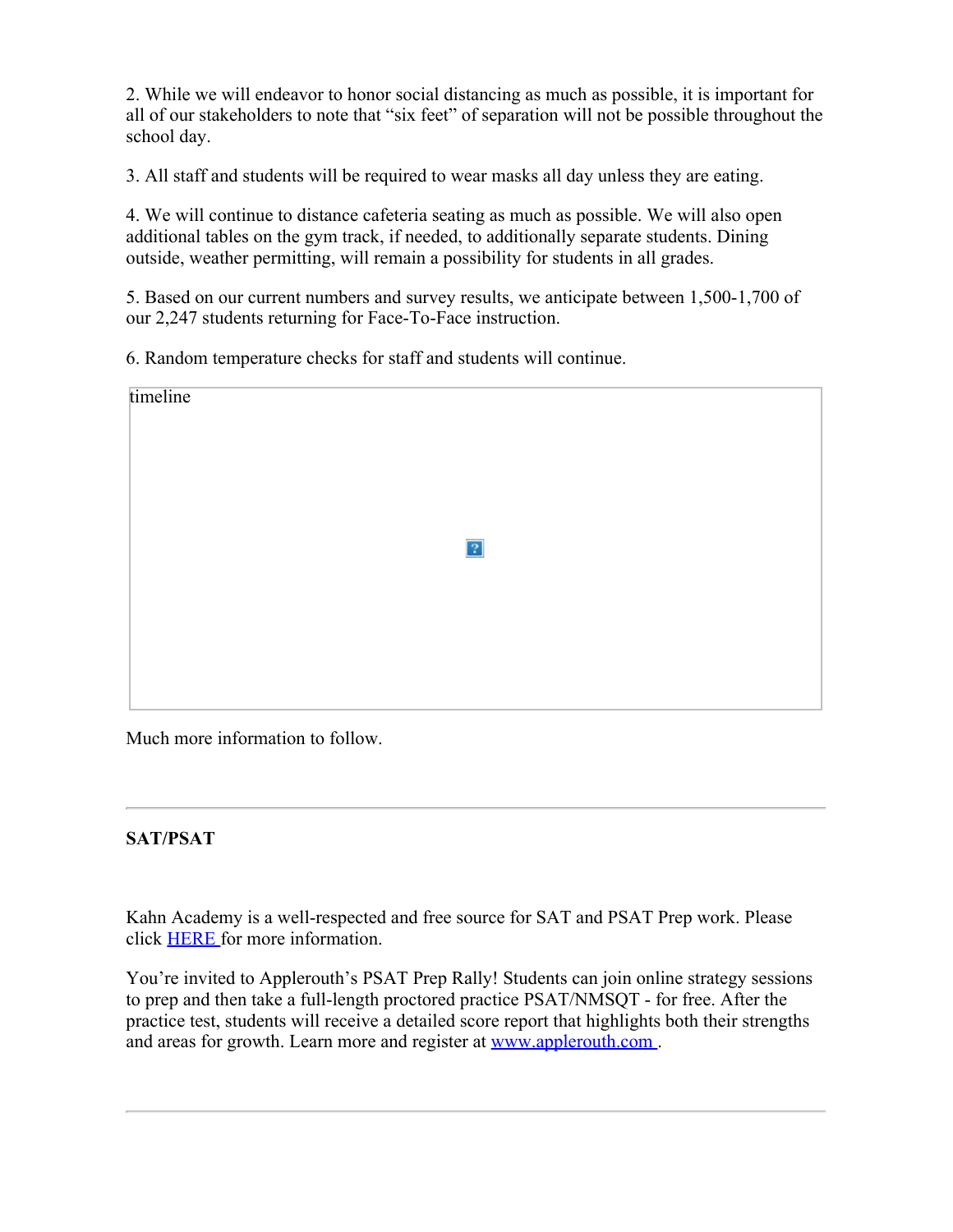## **9th Grade Verification**

Fulton County Schools Board of Education's School Admission Policy (JBC) **REQUIRES** submission of **TWO** proofs of Residency (from the district-approved list) upon initial enrollment in Fulton County Schools or upon entry into K, 6th, **9th grade** s, and **when there is an address change**. View the details here: <https://www.fultonschools.org/Page/7299>

Please **print and complete** our **RHS Residency Verification Form** : Residency [Verification](https://www.fultonschools.org/cms/lib/GA50000114/Centricity/Domain/7450/ResidencyVerification.pdf) [Form](https://www.fultonschools.org/cms/lib/GA50000114/Centricity/Domain/7450/ResidencyVerification.pdf) or [Verificacion](https://www.fultonschools.org/cms/lib/GA50000114/Centricity/Domain/7450/ResidencyVerificationSP.pdf) de Residencia

**Email** the completed **RHS Residency Verification Form** and your **TWO proofs of residency** (from the district-approved list) to rhsresidency  $@$  fultonschools.org.

## **Roswell High School Phase III Feedback**

In alignment with our URL plans, we continue to ask our community for feedback as to how we are doing at Roswell High School.

- Please **[HERE](https://forms.office.com/Pages/ResponsePage.aspx?id=mLHcDGmBcEu6n9p-O6cAwify9XSUym1Hi9A9FhPxy3VURUtFOTdaTTM2V0E0NlpTSURVNEQxSktKTy4u)** for a student survey.
- Please click **[HERE](https://forms.office.com/Pages/ResponsePage.aspx?id=mLHcDGmBcEu6n9p-O6cAwify9XSUym1Hi9A9FhPxy3VUM0g4N0dNWlNDVTNGT1A2MDdIT0o3SlY0RS4u)** for a parent survey.

### **National Honor Society Applications**

Due to the nature of this school year, National Honor Society will be unable to follow the traditional method for National Honor Society membership selection.

Therefore, we will be doing our best to model our current students' virtual experiences and utilize MS Teams for information and application processes.

An NHS member is a Junior or Senior with a minimum 92 GPA average, multiple leadership and service experiences, and no serious disciplinary infractions.

National Honor Society supports and participates in multiple school and community-based events and projects throughout the year to support the required 20 hours of service to maintain an active membership status.

If this sounds like your student or someone you know, please join the National Honor Society Team for application information.

Our join code is ecinf80. We will have informational meetings during both study halls and at the beginning of office hours on Monday, October 5th.

After joining the NHS Team, additional information about the application can be found in the "class notebook" section in general\*\*.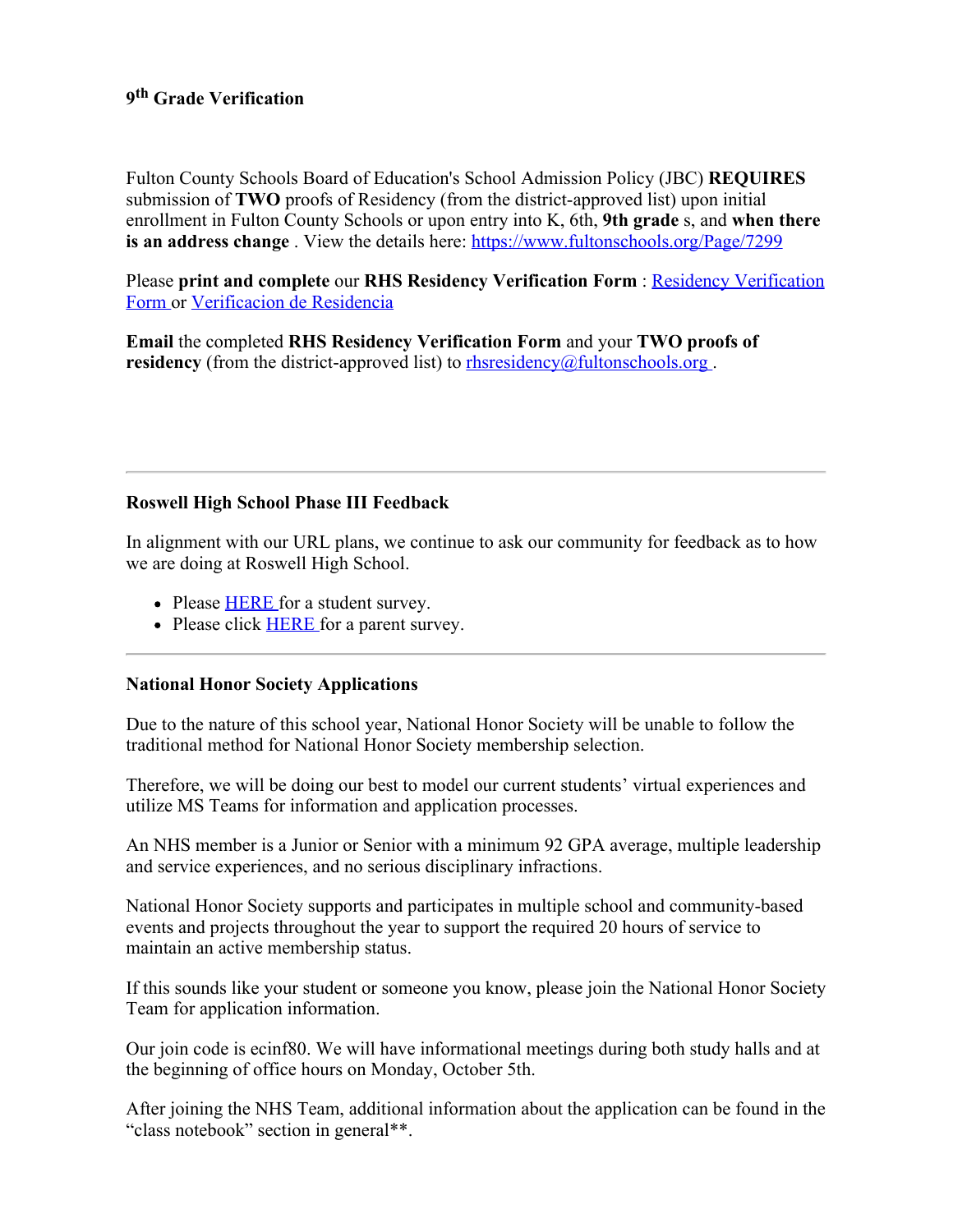\*\* After applications have been processed and new members selected, Teams will be updated to only include active members.

| custodian |             |  |
|-----------|-------------|--|
|           |             |  |
|           |             |  |
|           | $\boxed{?}$ |  |
|           |             |  |
|           |             |  |
|           |             |  |

Today is National School Custodial Workers Recognition Day! Thank you to our Roswell High School Custodial team, under the leadership of Andrea Bailey, who have done an amazing job keeping our very big school clean and safe!

- Antonio Fujihira
- Miguel Morales
- Marvin Perkins
- Vasily Rusev

## **Homecoming 2020**

Next week is Homecoming at Roswell High School! While it may look a little different than what we are used to, see below for the dress up days. Even if you are not at school that day, feel free to dress up and post your pics!